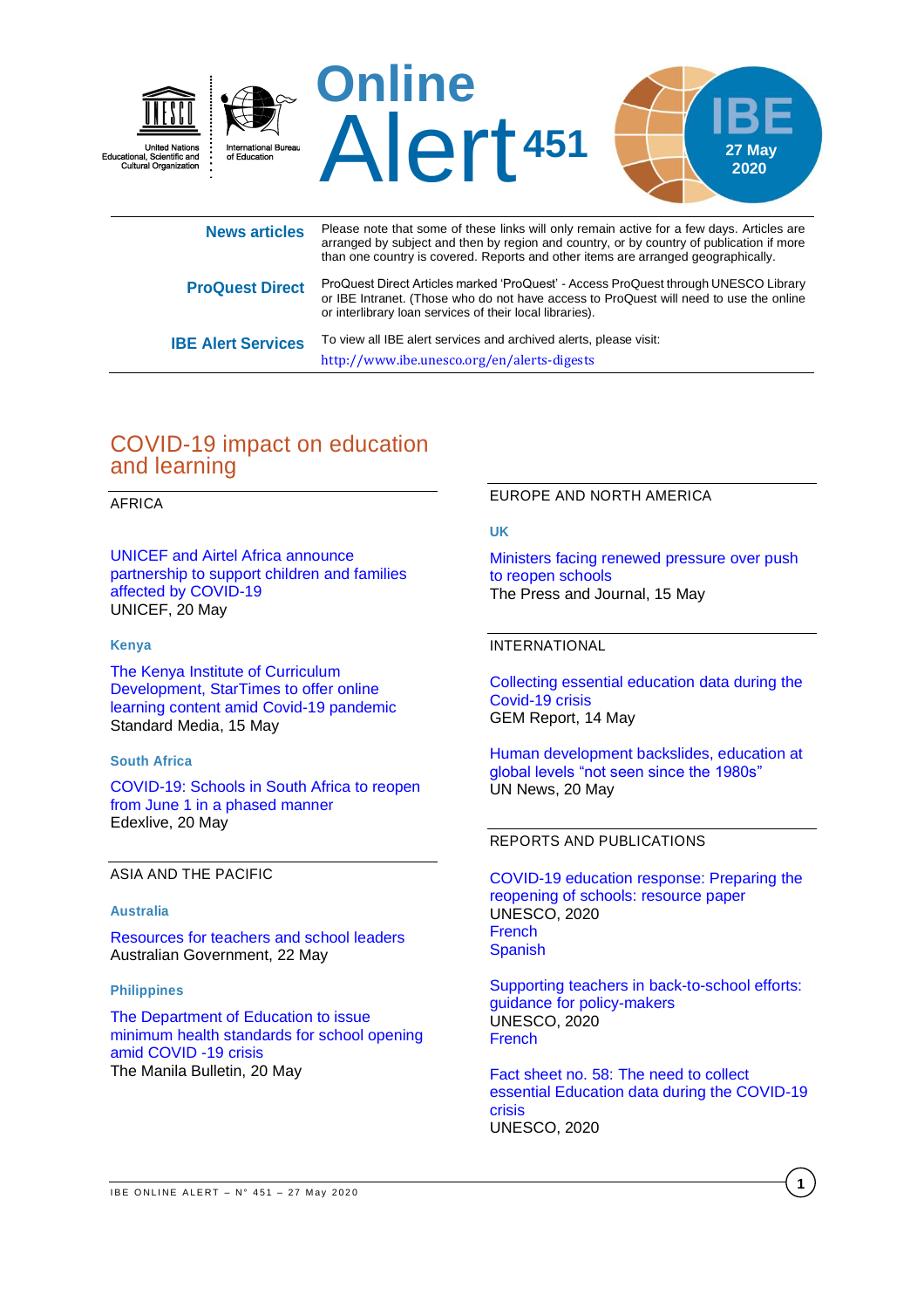Education Sector issue note: [Unlocking the](https://unesdoc.unesco.org/ark:/48223/pf0000373512?posInSet=17&queryId=N-9c5b21c8-921e-4fdb-9bd6-79826ba42c55)  [potential of family and intergenerational](https://unesdoc.unesco.org/ark:/48223/pf0000373512?posInSet=17&queryId=N-9c5b21c8-921e-4fdb-9bd6-79826ba42c55)  [learning](https://unesdoc.unesco.org/ark:/48223/pf0000373512?posInSet=17&queryId=N-9c5b21c8-921e-4fdb-9bd6-79826ba42c55) UNESCO, 2020

### EVENTS AND WEBINARS

[Resources and platforms for the educational](https://en.unesco.org/events/resources-and-platforms-educational-response-covid-19-lac-region-webinar-5)  [response to the COVID-19 –](https://en.unesco.org/events/resources-and-platforms-educational-response-covid-19-lac-region-webinar-5) LAC region [webinar #5](https://en.unesco.org/events/resources-and-platforms-educational-response-covid-19-lac-region-webinar-5) UNESCO, 28 May

[Webinar on quality learning and assessments](https://en.unesco.org/gem-report/events/2020/webinar-quality-learning-and-assessments-during-covid-19-pandemic)  [during the covid-19 pandemic](https://en.unesco.org/gem-report/events/2020/webinar-quality-learning-and-assessments-during-covid-19-pandemic) SEAMEO Secretariat, 28 May

[UNESCO World Conference on Education for](https://en.unesco.org/events/esd-conference-test)  [Sustainable Development](https://en.unesco.org/events/esd-conference-test) UNESCO, 2 – 4 June

# Curriculum, learning, and assessment

AFRICA

#### **Ghana**

[The National Council for Curriculum and](https://www.myjoyonline.com/news/education/nacca-approves-second-batch-of-textbooks-from-kindergarten-to-basic-schools/)  [Assessment approves second batch of](https://www.myjoyonline.com/news/education/nacca-approves-second-batch-of-textbooks-from-kindergarten-to-basic-schools/)  [textbooks from kindergarten to basic schools](https://www.myjoyonline.com/news/education/nacca-approves-second-batch-of-textbooks-from-kindergarten-to-basic-schools/) My Joy Online, 22 May

#### ASIA AND THE PACIFIC

#### **India**

[The Council for the Indian School Certificate](https://www.timesnownews.com/education/article/cisce-curriculum-revised-for-isc-maths-english-for-2021-exams-project-work-introduced/593464)  [Examination Curriculum revised for Indian](https://www.timesnownews.com/education/article/cisce-curriculum-revised-for-isc-maths-english-for-2021-exams-project-work-introduced/593464)  [School Certificate's Maths, English for 2021](https://www.timesnownews.com/education/article/cisce-curriculum-revised-for-isc-maths-english-for-2021-exams-project-work-introduced/593464)  exams – [project work introduced](https://www.timesnownews.com/education/article/cisce-curriculum-revised-for-isc-maths-english-for-2021-exams-project-work-introduced/593464) Times Now, 18 May

#### EVENTS AND WEBINARS

[Organization of examinations and e](http://en.unesco.kz/organization-of-examinations-and-e-assessment-in-the-context-of-distance-learning)[assessment in the context of distance learning:](http://en.unesco.kz/organization-of-examinations-and-e-assessment-in-the-context-of-distance-learning)  [Estonian and other country experiences](http://en.unesco.kz/organization-of-examinations-and-e-assessment-in-the-context-of-distance-learning) UNESCO Almaty, 19 May

# Early childhood care and education (ECCE)

## ASIA AND THE PACIFIC

#### **Australia**

[Government announces extra support for](https://www.smh.com.au/politics/federal/government-announces-extra-support-for-childcare-sector-20200520-p54uw3.html)  [childcare sector](https://www.smh.com.au/politics/federal/government-announces-extra-support-for-childcare-sector-20200520-p54uw3.html) The Sydney Morning Herald, 20 May

[New early childhood online safety education](https://www.afp.gov.au/news-media/media-releases/new-early-childhood-online-safety-education-initiative-launched)  [initiative launched](https://www.afp.gov.au/news-media/media-releases/new-early-childhood-online-safety-education-initiative-launched) Australian Federal Police, 18 May

#### **India**

[New national curriculum and pedagogical](https://www.ndtv.com/education/nirmala-sitharaman-new-national-curriculum-and-pedagogical-framework-for-school-early-childhood-teachers)  framework for school, early childhood, [teachers](https://www.ndtv.com/education/nirmala-sitharaman-new-national-curriculum-and-pedagogical-framework-for-school-early-childhood-teachers) NDTV Education, 17 May

#### **New Zealand**

[Early childhood education gets \\$278 million for](https://www.tvnz.co.nz/one-news/new-zealand/early-childhood-education-gets-278-million-more-qualified-teachers)  [more qualified teachers](https://www.tvnz.co.nz/one-news/new-zealand/early-childhood-education-gets-278-million-more-qualified-teachers) Television New Zealand, 18 May

# Inclusive, equitable and quality education

AFRICA

**Malawi**

[Making education safe for children with](https://news.un.org/en/story/2020/05/1064482)  [albinism in Malawi](https://news.un.org/en/story/2020/05/1064482) UN News, 26 May

#### **Mozambique**

[Breaking educational language barriers in](https://en.unesco.org/news/breaking-educational-language-barriers-mozambique)  **[Mozambique](https://en.unesco.org/news/breaking-educational-language-barriers-mozambique)** UNESCO, 14 May

ASIA AND THE PACIFIC

#### **India**

[India to soon launch dedicated learning TV](https://thetechportal.com/2020/05/17/india-learning-tv-channels-government-elearning-platform/)  [channels for school students, and a dedicated](https://thetechportal.com/2020/05/17/india-learning-tv-channels-government-elearning-platform/)  [e-learning platform](https://thetechportal.com/2020/05/17/india-learning-tv-channels-government-elearning-platform/) The Tech Portal, 17 May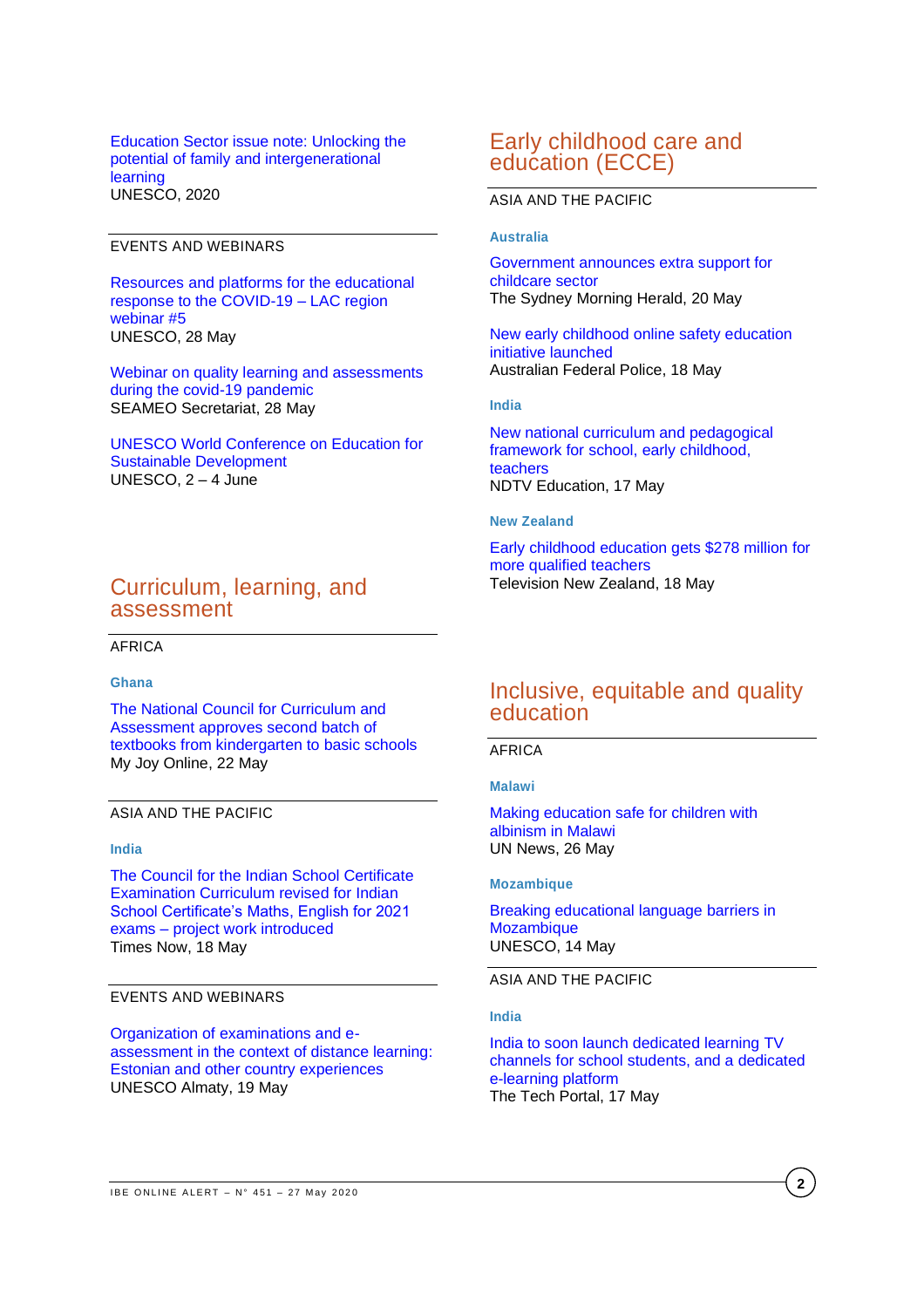#### LATIN AMERICA AND THE CARIBBEAN

#### **Colombia**

[Significant efforts by Colombia ensure that](https://en.unesco.org/news/significant-efforts-colombia-ensure-nearly-200000-venezuelan-children-and-youth-have-access)  [nearly 200,000 Venezuelan children and youth](https://en.unesco.org/news/significant-efforts-colombia-ensure-nearly-200000-venezuelan-children-and-youth-have-access)  [have access to the educational system](https://en.unesco.org/news/significant-efforts-colombia-ensure-nearly-200000-venezuelan-children-and-youth-have-access) UNESCO, 25 May

#### INTERNATIONAL

[Rebuilding a "new normal" for girls' education](https://en.unesco.org/news/rebuilding-new-normal-girls-education-amid-covid-19)  [amid COVID-19](https://en.unesco.org/news/rebuilding-new-normal-girls-education-amid-covid-19) UNESCO, 26 May

### EVENTS AND WEBINARS

[Impacts of Women in the Academy:](https://register.gotowebinar.com/register/5241606532468208398)  [Confronting Gender Equality, Diversity, and](https://register.gotowebinar.com/register/5241606532468208398)  **[Leadership](https://register.gotowebinar.com/register/5241606532468208398)** IGI Global, 28 May

# STEM education

#### ASIA AND THE PACIFIC

#### **Malaysia**

[Online way to boost STEM](https://www.nst.com.my/opinion/columnists/2020/05/594942/online-way-boost-stem-education) education New Straits Times, 23 May

#### REPORTS AND PUBLICATIONS

[Editorial: Networks applied in Science](https://www.mdpi.com/2227-7102/10/5/142/htm)  [Education Research](https://www.mdpi.com/2227-7102/10/5/142/htm) Ismo T. Koponen and Terhi Mäntylä

[The potential of digital tools to enhance](https://www.sciencedirect.com/science/article/pii/S0360131520300968)  [mathematics and science learning in](https://www.sciencedirect.com/science/article/pii/S0360131520300968)  [secondary schools: A context-specific meta](https://www.sciencedirect.com/science/article/pii/S0360131520300968)[analysis](https://www.sciencedirect.com/science/article/pii/S0360131520300968) Delia Hillmayr, Lisa Ziernwald, Frank Reinhold,

Sarah I. Hoferb, and Kristina M. Reiss.

[The puzzling relationship between international](https://www.sciencedirect.com/science/article/pii/S0738059319300756)  [development and gender equity: The case of](https://www.sciencedirect.com/science/article/pii/S0738059319300756)  [STEM postsecondary education in Cambodia](https://www.sciencedirect.com/science/article/pii/S0738059319300756) Lara Perez-Felkner, John S. Felkner, Samantha Nix, and Melissa Magalhães

# Science of learning

#### REPORTS AND PUBLICATIONS

[Exploring and exploiting uncertainty: Statistical](https://onlinelibrary.wiley.com/doi/10.1111/cogs.12835)  [learning ability affects how we learn to process](https://onlinelibrary.wiley.com/doi/10.1111/cogs.12835)  [language along multiple dimensions of](https://onlinelibrary.wiley.com/doi/10.1111/cogs.12835)  [experience](https://onlinelibrary.wiley.com/doi/10.1111/cogs.12835) Dagmar Divjak and Petar Milin

[Impact of a neuroscience intervention](https://www.sciencedirect.com/science/article/pii/S2211949320300016)  [\(NeuroStratE\) on the school performance of](https://www.sciencedirect.com/science/article/pii/S2211949320300016)  [high school students: Academic achievement,](https://www.sciencedirect.com/science/article/pii/S2211949320300016)  self-knowledge and autonomy through a [metacognitive approach](https://www.sciencedirect.com/science/article/pii/S2211949320300016) Sophie Cherrier, Pierre-Yves, Le Roux,

François-Marie Gerard, Guillaume Wattelez, and Olivier Galy

#### [The role of developmental change and](https://www.sciencedirect.com/science/article/abs/pii/S001002772030010X)  [linguistic experience in the mutual exclusivity](https://www.sciencedirect.com/science/article/abs/pii/S001002772030010X)  [effect](https://www.sciencedirect.com/science/article/abs/pii/S001002772030010X)

Molly Lewis, Veronica Cristiano, Brenden M. Lake, Tammy Kwan, and Michael C. Frank

#### EVENTS AND WEBINARS

[Emotions, the Brain, and Learning](https://www.learningandthebrain.com/conference-435/emotions%2C-the-brain%2C-and-learning/) 6 June 2020

[Stress and Learning in the Coronavirus Age](https://www.learningandthebrain.com/conference-436/stress-and-learning-in-the-coronavirus-age/) 7 June 2020

# Emerging technologies and education

### AFRICA

#### **Kenya**

[Students get free online training on acting and](https://www.standardmedia.co.ke/article/2001371486/students-get-free-online-training-on-acting-and-singing)  [singing](https://www.standardmedia.co.ke/article/2001371486/students-get-free-online-training-on-acting-and-singing) Standard Media, 16 May

#### LATIN AMERICA AND THE CARIBBEAN

#### **Brazil**

[Brazil programme awarded UNESCO Prize for](https://en.unesco.org/news/brazil-programme-awarded-unesco-prize-using-ai-improve-writing-skills)  [using AI to improve writing skills](https://en.unesco.org/news/brazil-programme-awarded-unesco-prize-using-ai-improve-writing-skills) UNESCO, 18 May